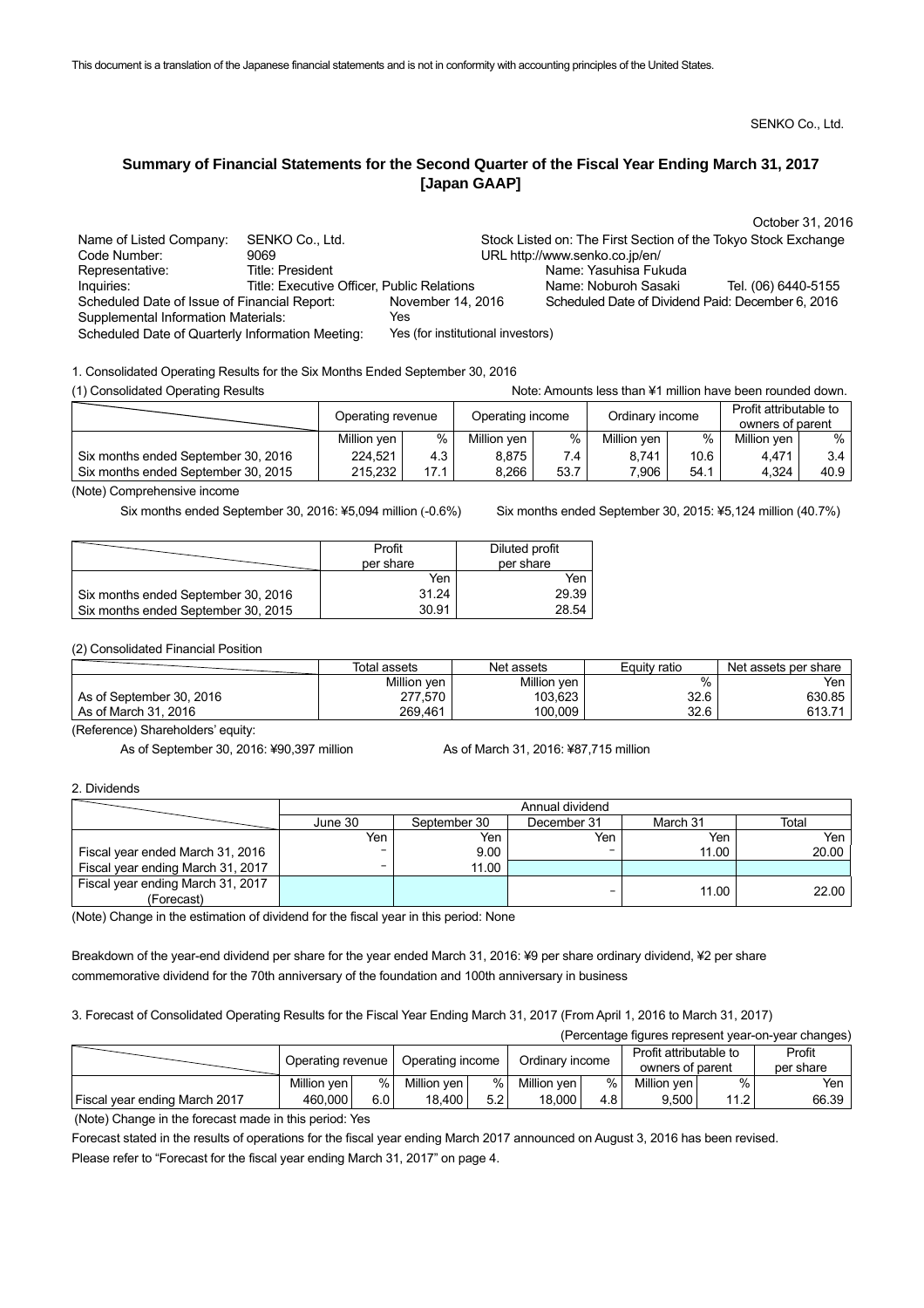#### **Notes**

- (1) Changes in significant subsidiaries during the period (Changes in specified subsidiaries associated with change in scope of consolidation): None
- (2) Use of accounting methods specifically for the preparation of the quarterly consolidated financial statements: None
- (3) Changes in accounting principles and estimates, and retrospective restatement
- (a) Changes due to revision of accounting standards: Yes
	- (b) Changes other than in (a): None
	- (c) Changes in accounting estimates: Yes
	- (d) Retrospective restatement: None
- (4) Shares outstanding (Common shares)
	- (a) Shares outstanding (including treasury shares)
	- As of September 30, 2016: 144,834,771 shares As of March 31, 2016: 144,834,771 shares As of March 31, 2016: (b) Treasury shares As of September 30, 2016: 1,539,458 shares As of March 31, 2016: 1,907,546 shares As of March 31, 2016: (c) Average number of shares (quarterly consolidated cumulative period)
		- Six months ended September 30, 2016: 143,098,676 shares Six months ended September 30, 2015: 139,903,708 shares (Note) Starting with the first quarter of the consolidated fiscal year ended March 31, 2015 (the three months ended June 30, 2014), the number of treasury shares at term-end includes Senko shares owned by the employee stock ownership plan (ESOP) trust, following revisions to accounting principles due to the amendment of accounting standards. (As of September 30, 2016: 1,132,800 shares; as of March 31, 2016: 1,449,000 shares.)

## Information concerning quarterly review procedure

 This quarterly financial report is not subject to the quarterly review procedure prescribed by the Financial Instruments and Exchange Act. The review procedure prescribed by the Financial Instruments and Exchange Law for the quarterly consolidated financial statements had not been completed when this quarterly financial report was released.

#### Cautionary statement regarding forecasts of operating results and special notes

 Forward-looking statements in these materials are based on information available to management at the time this report was prepared and assumptions that management believes are reasonable. Actual results may differ significantly from these statements for a number of reasons. For information about the assumptions used for forecasts and precautions concerning the use of forecasts, please see "Forecast for the fiscal year ending March 31, 2017" on page 4.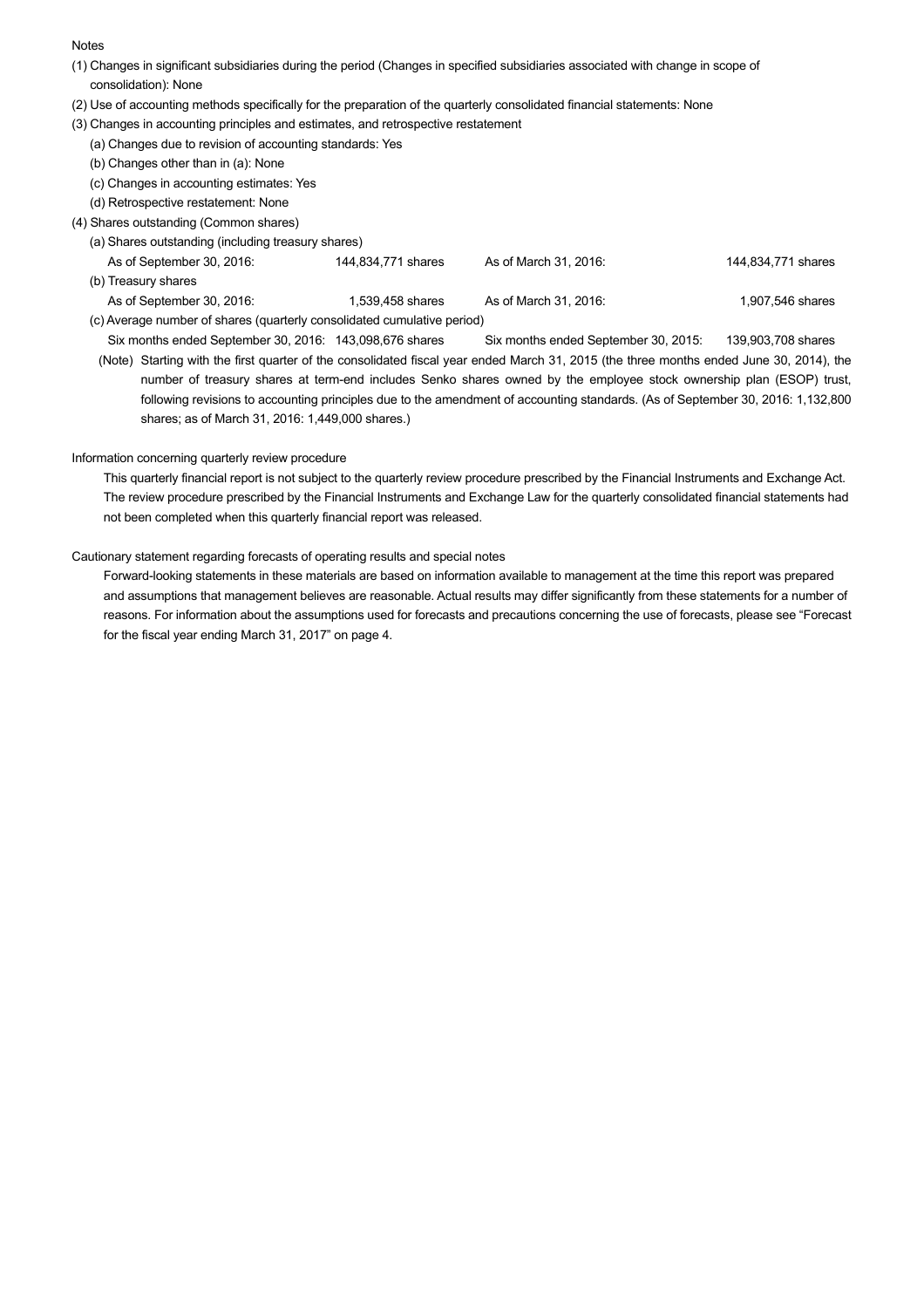| Consolidated statements of income               |  |
|-------------------------------------------------|--|
|                                                 |  |
| Consolidated statements of comprehensive income |  |
|                                                 |  |
|                                                 |  |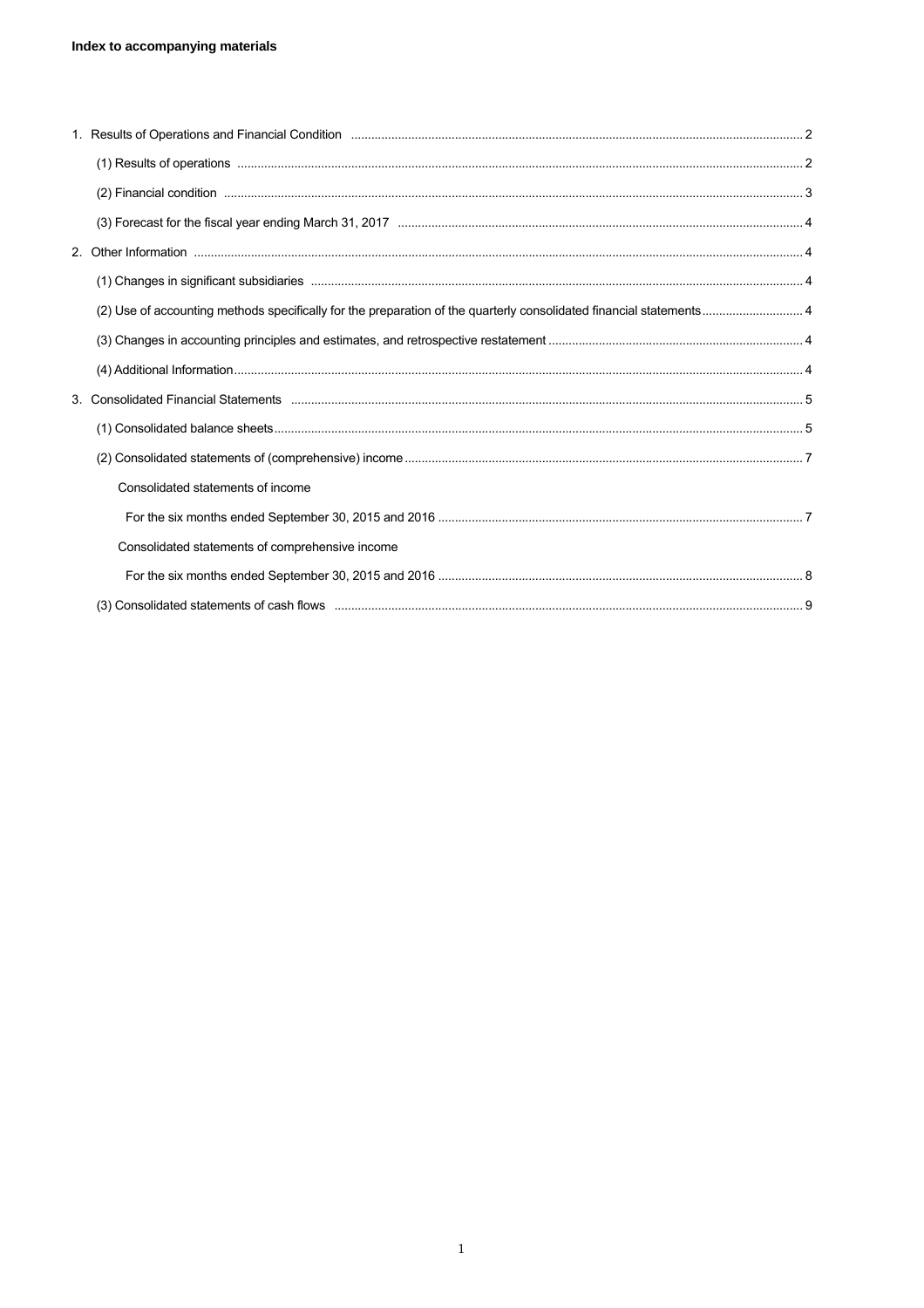## **1. Results of Operations and Financial Condition**

(1) Results of operations

In the six-month period of the fiscal year ending March 31, 2017 (April 1, 2016 to September 30, 2016), there were signs of improvements including a solid trend in capital expenditure. However, the economic recovery in Japan remained subdued due in part to the appreciation of the yen, the economic slowdown overseas and stagnant consumer spending.

In the logistics industry, the business environment also remained challenging, as the shortage of drivers and workers continued amid slowing freight volume mainly for export and consumer-related cargo.

In this environment, the Senko Group has strived to enhance its competitiveness, expand its business areas, and upgrade its operating system, among other measures.

The following provides an outline of our main activities in the second quarter of the current fiscal year.

In Japan, we acquired all the shares in ACROSS TRANSPORT CO., LTD., a department store delivery agent involved in the fashion logistics business in April, welcoming it into the Senko Group. We are promoting business expansion by boosting cooperation with each of the Senko Group companies in charge of the fashion logistics businesses as well as promoting joint distribution and mutual use of business bases and human resources.

With regard to the commencement of operations at large-scale distribution centers, in May we opened the Narita Fashion Logistics Center II (Tomisato City, Chiba Prefecture) to strengthen our logistics services for imported brands in the Narita area. In addition, we opened Nishikanto LC (Logistics Center) (Aikawa Town, Kanagawa Prefecture) in August and started logistics operations for major general merchandise store outlets located in the western Kanto region. Furthermore, logistics operations for a drugstore in the Kansai region, launched from January to March 2016, are steadily expanding.

Outside Japan, initiatives aimed at expanding our business scale and functions have been taken. These included the establishment of a freezer warehouse at Kentucky Logistics Center (Kentucky, the United States) in August, which contributes to the strengthening of our business foundation in the south eastern region of the United States. In October, we started operation at our first Three-Temperature Zone Logistics Center in Myanmar. By applying the Japanese-style cold and freezer logistics technologies and expertise to equipment and delivery vehicles, we will work to expand our business in the country. In addition, we have commenced construction of the second distribution center at Busan New Port in South Korea, an international hub port, aiming at commencement of operations in October 2017.

In the trading & commerce business segment, efforts such as making in-house logistics operations for goods handled at each of the Senko Group companies which engage in trade business, development of new products and sales network expansion of existing products have been made.

Meanwhile, regarding initiatives in the new business domain, we established a subsidiary SENKO REAL ESTATE, Co., Ltd. in August, advancing into the real estate business. In October, we officially launched a nursing care business by making Keihanna helper station Co., Ltd., which operates a nursing care business in Nara Prefecture, into a Senko Group subsidiary.

To upgrade our operating system, we have promoted a modal shift to reduce the environmental impact and resolve the shortage of drivers by changing the method of long-distance transportation for beverage and building materials from trucks to railways and ships, while boosting the use of our own trucks.

To ensure financial soundness, in September we transferred seven distribution centers to a real estate investment company (a private REIT) managed by Senko Asset Management Co., Ltd. Funds raised will be utilized for business expansion and growth through the construction of new distribution centers and other purposes.

Furthermore, in October we established SENKO UNIVERSITY, an in-house university for raising the sophistication and specialization of training content for human resources and developing strategic human resources. In addition, as part of efforts to promote active participation by women, we are creating businesses that make use of the sensibilities of women through an in-house entrepreneurship support program and proceeding with promoting women to managerial positions.

The six-month-period performance was as follows.

|                                            |                                        |                                        |        | (Unit: Millions of yen) |
|--------------------------------------------|----------------------------------------|----------------------------------------|--------|-------------------------|
|                                            | Six months ended<br>September 30, 2015 | Six months ended<br>September 30, 2016 | Change | $\%$                    |
| Operating revenue                          | 215,232                                | 224,521                                | 9,289  | 4.3                     |
| Operating income                           | 8,266                                  | 8,875                                  | 609    | 7.4                     |
| Ordinary income                            | 7,906                                  | 8,741                                  | 835    | 10.6                    |
| Profit attributable to owners of<br>parent | 4,324                                  | 4,471                                  | 146    | 3.4                     |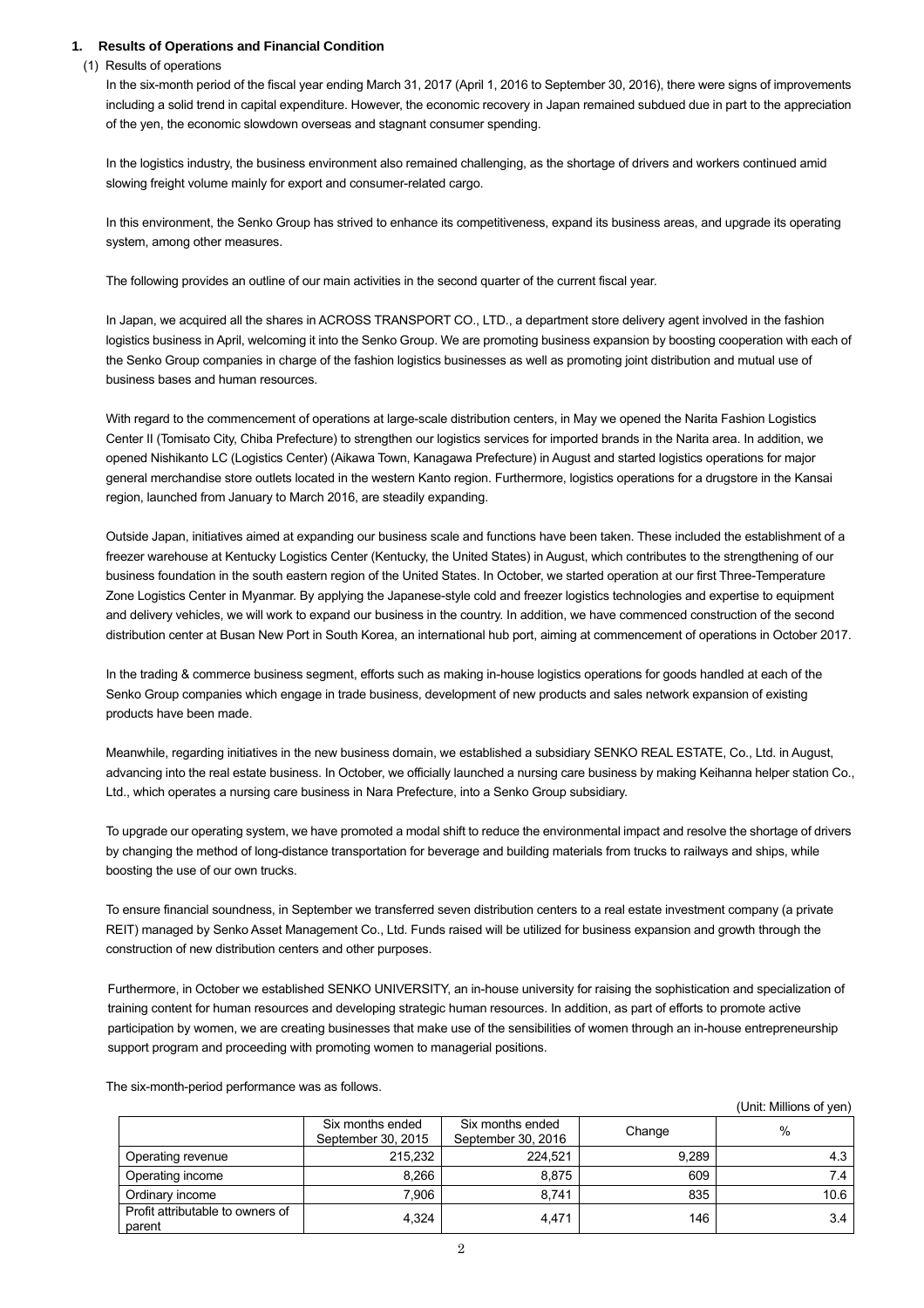Consolidated operating revenue for the six-month period ended September 30, 2016 of the current fiscal year increased 4.3% year on year to ¥224,521 million. This result reflected the aggressive expansion of sales and the contribution of ACROSS TRANSPORT CO., LTD., which was made a consolidated subsidiary of the Company.

On the profit front, consolidated operating income grew to ¥8,875 million, up 7.4% year on year, while consolidated ordinary income rose to ¥8,741 million, up 10.6% year on year, due primarily to the sales expansion, revision of freight charges and lower fuel prices, despite a decline in freight volumes from existing customers. Profit attributable to owners of parent increased 3.4% to ¥4,471 million.

The six-month-period operating revenue by segment was as follows.

#### **Distribution**

Operating revenue grew 5.0% year on year to ¥157,479 million in this segment. This was mainly attributable to a rise in operating revenue resulting from the consolidation of ACROSS TRANSPORT CO., LTD. and expansion of sales to new and existing customers, including a major drugstore.

#### **Trading & commerce**

Operating revenue grew 2.3% year on year to ¥64,704 million in this segment. This primarily reflected the result of an increase in sales volume of existing products and sales expansion to new customers, despite a decline in sales caused by a drop in fuel prices in the petroleum marketing business.

#### **Others**

Operating revenue rose 14.5% year on year to ¥2,337 million in this segment. This was attributable to the growth of sales in the data processing services and expansion of the sales of electricity produced by solar power generation.

## (2) Financial condition

1) Assets, liabilities and net assets

#### **Total assets**

Total assets as of September 30, 2016 were ¥277,570 million, ¥8,109 million higher than at the end of the previous fiscal year. Current assets amounted to ¥109,562 million, up ¥16,181 million from the end of the previous fiscal year. This mainly reflected increases of ¥13,527 million in cash and deposits and ¥1,928 million in notes and operating accounts receivable. Non-current assets totaled ¥167,911 million, down ¥8,059 million from the end of the previous fiscal year. This was primarily due to a decrease in property, plant and equipment of ¥13,153 million as a result of transfers of seven distribution centers to the private REIT, despite increases in intangible assets of ¥1,864 million and investments and other assets of ¥3,228 million, respectively.

#### **Liabilities**

Liabilities as of September 30, 2016 increased ¥4,495 million from the end of the previous fiscal year to ¥173,947 million. Current liabilities totaled ¥94,629 million, up ¥8,982 million from the end of the previous fiscal year. This was mainly due to increases of ¥5,081 million in electronically recorded obligations−operating, ¥6,036 million in short-term loans payable and ¥550 million in provision for bonuses, despite a decrease of ¥4,389 million in notes and operating accounts payable−trade. Non-current liabilities totaled ¥79,317 million, down ¥4,486 million from the end of the previous fiscal year. This was primarily due to a decrease in long-term loans payable of ¥5,639 million.

#### **Net assets**

Net assets as of September 30, 2016 rose ¥3,613 million from the end of the previous fiscal year to ¥103,623 million. This was mainly attributable to increases of ¥2,899 million in retained earnings and ¥896 million in non-controlling interests. The equity ratio as of September 30, 2016 was 32.6%.

#### 2) Cash flows

Cash and cash equivalents as of September 30, 2016 totaled ¥31,739 million, up ¥13,974 million from the end of the previous fiscal year.

Net cash provided by operating activities was ¥10,685 million. Major factors affecting this cash flow were profit before income taxes of ¥8,654 million, depreciation and amortization of ¥5,038 million and income taxes paid of ¥3,456 million.

Net cash provided by investing activities was ¥7,323 million. Major factors affecting this cash flow were proceeds from sales of property, plant and equipment of ¥17,296 million, purchase of property, plant and equipment of ¥6,471 million and purchase of shares of subsidiaries and associates of ¥2,735 million.

Net cash used in financing activities was ¥3,800 million. Major factors affecting this cash flow were proceeds from long-term loans payable of ¥3,050 million, repayments of long-term loans payable of ¥4,038 million, repayments of finance lease obligations of ¥1,336 million, and cash dividends paid of ¥1,585 million.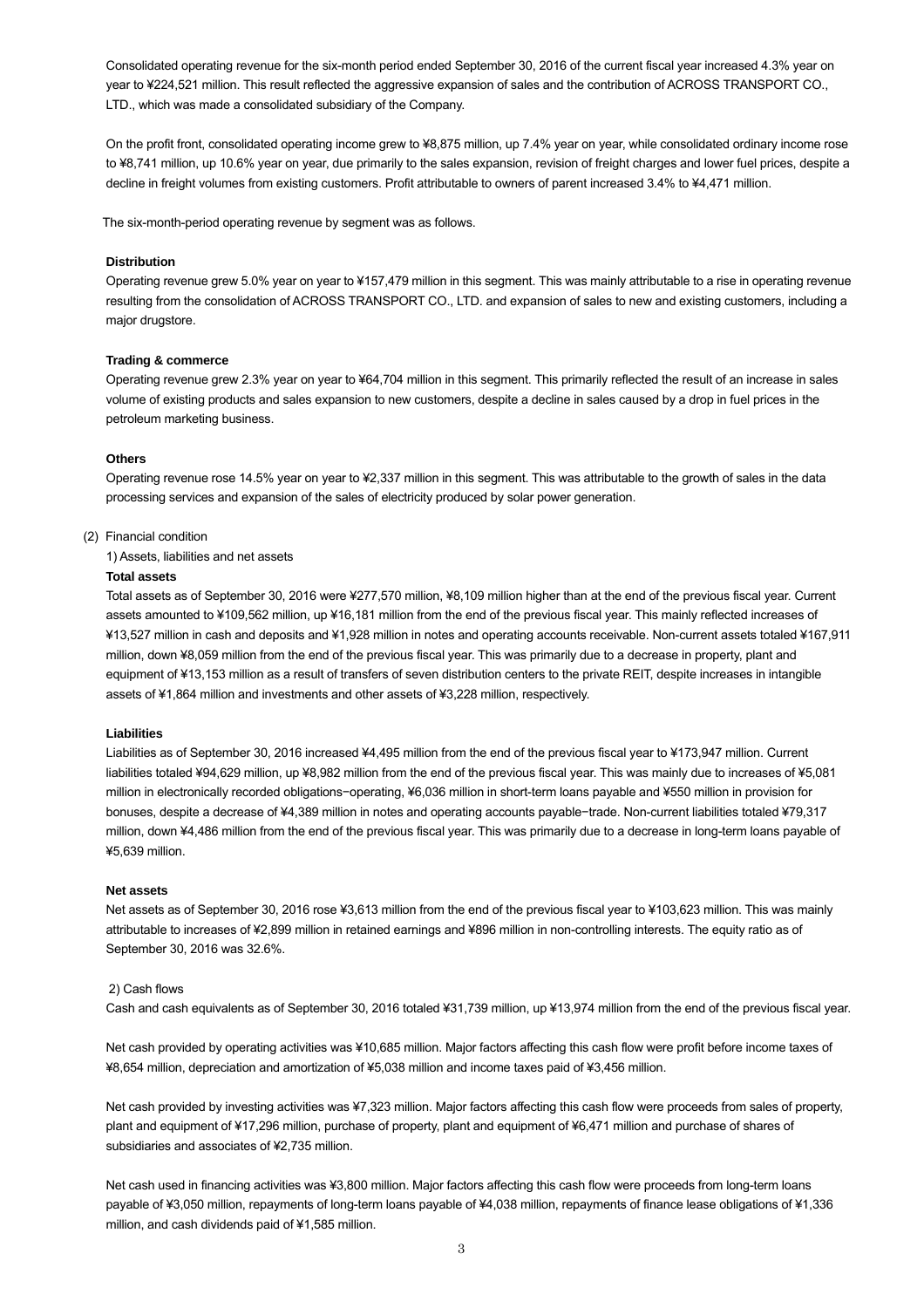(3) Forecast for the fiscal year ending March 31, 2017

Although the Japanese economy is expected to recover at a moderate pace amid an ongoing improvement in employment and income conditions, the outlook remains uncertain due in part to concerns about economic downturns in China and other Asian emerging countries as well as in resource-rich nations.

In the logistics industry as well, the challenging environment is expected to continue amid labor shortage of drivers and intensifying competition in the industry, with no recovery expected in freight movement.

In this environment, the Senko Group will continue trying to enhance its competitiveness, expand its business areas, and upgrade its operating system.

Considering the operating results for the six-month period ended September 30, 2016 as well as surrounding economic conditions, the trend of cargo volumes and other factors, the Company has revised the forecast of consolidated operating results for the fiscal year ending March 31, 2017 as follows:

|                                                                                    | Operating<br>revenue | Operating income | Ordinary income | Profit attributable to<br>owners of parent | Profit<br>per share |
|------------------------------------------------------------------------------------|----------------------|------------------|-----------------|--------------------------------------------|---------------------|
|                                                                                    | Million yen          | Million yen      | Million yen     | Million yen                                | Yen                 |
| Previous forecast (A)                                                              | 460,000              | 18,100           | 17,700          | 9,400                                      | 65.77               |
| Revised forecast (B)                                                               | 460,000              | 18,400           | 18,000          | 9,500                                      | 66.39               |
| Difference $(B - A)$                                                               | -                    | 300              | 300             | 100                                        |                     |
| Difference (%)                                                                     | -                    | 1.7              | 1.7             | 1.1                                        |                     |
| Reference: Previous<br>operating results (the fiscal<br>year ended March 31, 2016) | 434,000              | 17,497           | 17,178          | 8,542                                      | 60.43               |

## **2. Other Information**

- (1) Changes in significant subsidiaries None
- (2) Use of accounting methods specifically for the preparation of the quarterly consolidated financial statements None
- (3) Changes in accounting principles and estimates, and retrospective restatement
	- Changes in accounting principles

(Application of Practical Solution on a Change in Depreciation Method Due to Tax Reform 2016)

Effective from the first quarter of the fiscal year ending March 31, 2017, certain consolidated subsidiaries of the Company began applying the Practical Solution on a Change in Depreciation Method Due to Tax Reform 2016 (Accounting Standards Board of Japan's [ASBJ] Practical Issues Task Force [PITF] No. 32 of June 17, 2016) as a result of revisions to Japan's Corporate Tax Act. The solution was adopted to change from the declining-balance method to the straight-line method for depreciation of facilities attached to buildings or structures acquired on and after April 1, 2016.

The above change had only a negligible effect on the profit and loss.

## Changes in accounting estimates

(Change in the amortization period for actuarial gains and losses from accounting treatments of defined benefit plans) With regard to actuarial gains and losses from accounting treatments of defined benefit plans that previously have been amortized over a certain period (mainly 13 years), which is within the estimated average remaining years of service of the Companies' employees, the Company has shortened the period to mainly 10 years effective from the first quarter of the fiscal year ending March 31, 2017, as the current estimated average remaining years of service fell short of the previous amortization period of 13 years.

In line with this change, when compared with the figures calculated for the previous amortization period, operating income, ordinary income and profit before income taxes for the second quarter of the current fiscal year decreased by ¥144 million for each.

(4) Additional information

(Application of Revised Implementation Guidance on Recoverability of Deferred Tax Assets) Effective from the first quarter of the fiscal year ending March 31, 2017, the Company has adopted the Revised Implementation Guidance on Recoverability of Deferred Tax Assets (ASBJ Guidance No. 26 of March 28, 2016).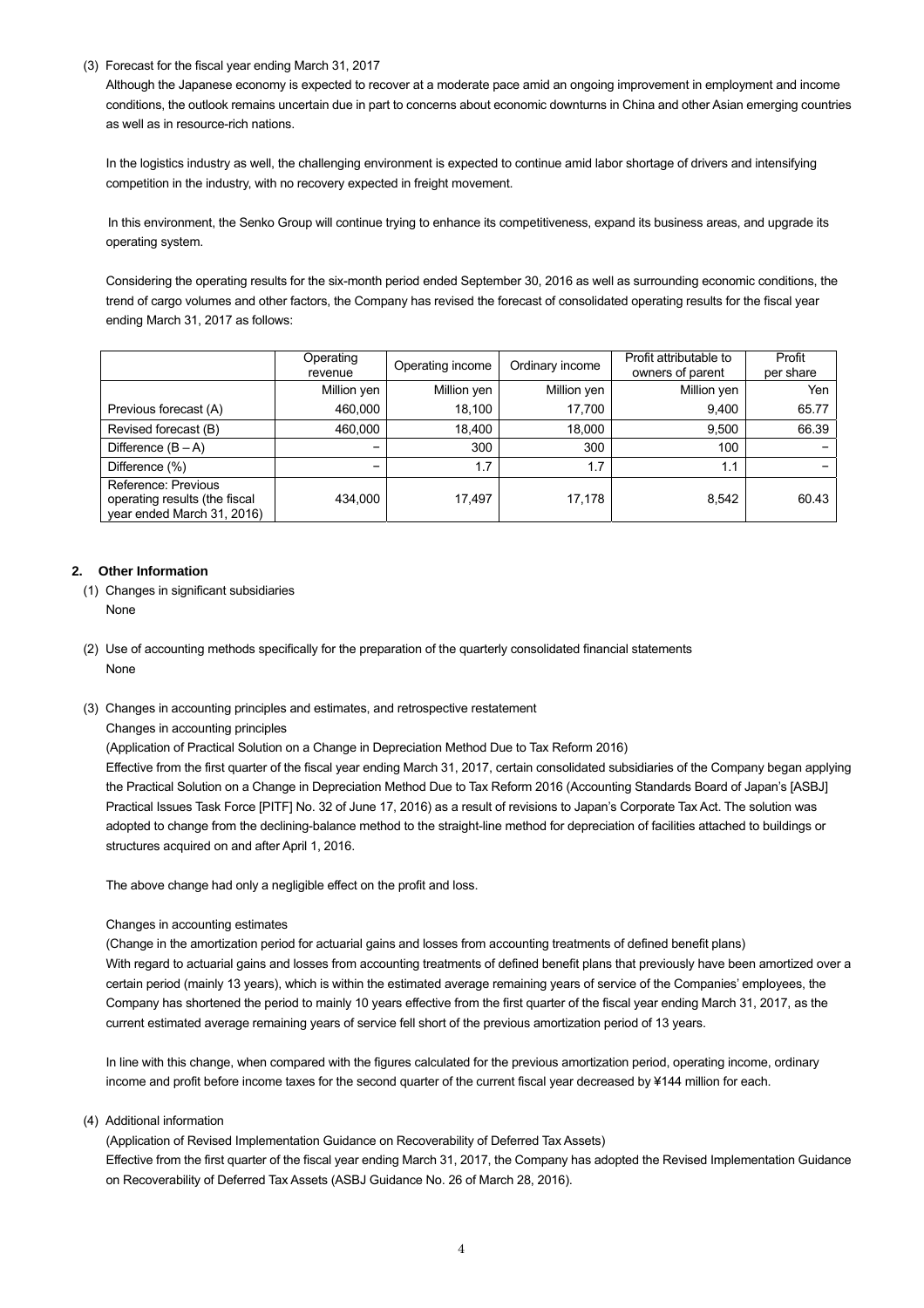# **3. Consolidated Financial Statements**

# **(1) Consolidated balance sheets**

|                                         |                      | (Unit: Millions of Yen)  |
|-----------------------------------------|----------------------|--------------------------|
|                                         | As of March 31, 2016 | As of September 30, 2016 |
| <b>Assets</b>                           |                      |                          |
| <b>Current assets</b>                   |                      |                          |
| Cash and deposits                       | 18,477               | 32,005                   |
| Notes and operating accounts receivable | 58,107               | 60,036                   |
| Merchandise and finished goods          | 6,967                | 7,124                    |
| Real estate for sale                    | 3                    |                          |
| Work in process                         | 200                  | 309                      |
| Raw materials and supplies              | 335                  | 301                      |
| Other                                   | 9,317                | 9,808                    |
| Allowance for doubtful accounts         | (29)                 | (23)                     |
| <b>Total current assets</b>             | 93,380               | 109,562                  |
| Non-current assets                      |                      |                          |
| Property, plant and equipment           |                      |                          |
| Buildings and structures, net           | 62,412               | 50,453                   |
| Land                                    | 60,486               | 55,939                   |
| Other, net                              | 13,824               | 17,177                   |
| Total property, plant and equipment     | 136,723              | 123,570                  |
| Intangible assets                       |                      |                          |
| Goodwill                                | 4,038                | 5,805                    |
| Other                                   | 3,906                | 4,004                    |
| Total intangible assets                 | 7,945                | 9,810                    |
| Investments and other assets            |                      |                          |
| Guarantee deposits                      | 10,572               | 11,187                   |
| Deferred tax assets                     | 2,553                | 2,606                    |
| Other                                   | 19,203               | 21,702                   |
| Allowance for doubtful accounts         | (1,026)              | (965)                    |
| Total investments and other assets      | 31,302               | 34,531                   |
| Total non-current assets                | 175,971              | 167,911                  |
| Deferred assets                         |                      |                          |
| Business commencement expenses          | 108                  | 95                       |
| Total deferred assets                   | 108                  | 95                       |
| <b>Total assets</b>                     | 269,461              | 277,570                  |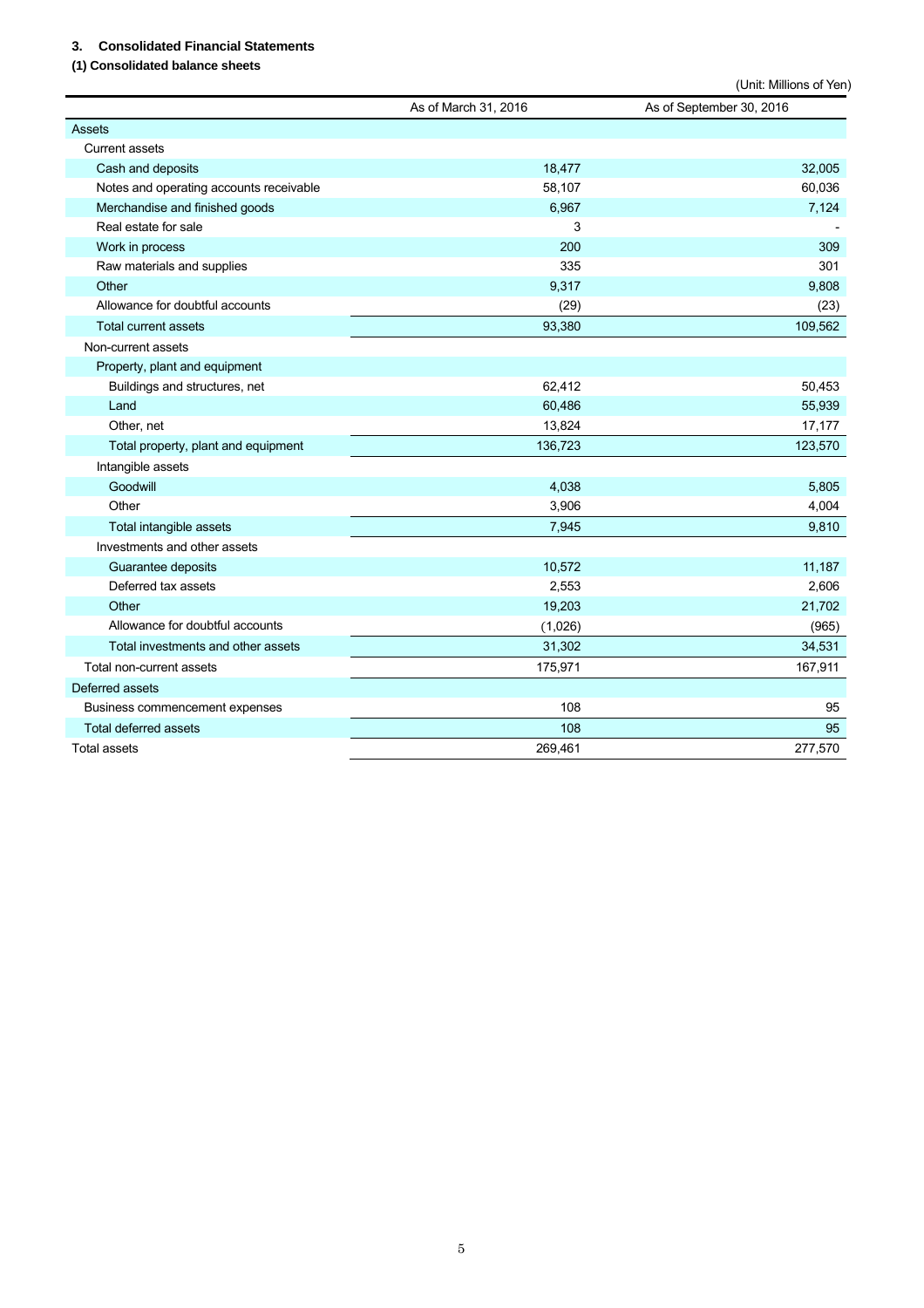(Unit: Millions of Yen)

|                                                                   | As of March 31, 2016 | As of September 30, 2016 |
|-------------------------------------------------------------------|----------------------|--------------------------|
| Liabilities                                                       |                      |                          |
| <b>Current liabilities</b>                                        |                      |                          |
| Notes and operating accounts payable-trade                        | 37,125               | 32,736                   |
| Electronically recorded obligations-operating                     | 1,601                | 6,683                    |
| Current portion of bonds                                          | 5,000                | 5,000                    |
| Short-term loans payable                                          | 18,388               | 24,424                   |
| Income taxes payable                                              | 3,219                | 2,826                    |
| Provision for bonuses                                             | 3,959                | 4,510                    |
| Provision for directors' bonuses                                  | 220                  | 104                      |
| Other                                                             | 16,131               | 18,344                   |
| <b>Total current liabilities</b>                                  | 85,647               | 94,629                   |
| Non-current liabilities                                           |                      |                          |
| Bonds payable                                                     | 7,000                | 7,000                    |
| Convertible bond-type bonds with subscription rights<br>to shares | 5,037                | 5,035                    |
| Long-term loans payable                                           | 55,943               | 50,303                   |
| Provision for directors' retirement benefits                      | 363                  | 267                      |
| Provision for special repairs                                     | 39                   | 46                       |
| Net defined benefit liability                                     | 7,621                | 7,624                    |
| Asset retirement obligations                                      | 518                  | 757                      |
| Other                                                             | 7,279                | 8,282                    |
| <b>Total non-current liabilities</b>                              | 83,804               | 79,317                   |
| <b>Total liabilities</b>                                          | 169,451              | 173,947                  |
| Net assets                                                        |                      |                          |
| Shareholders' equity                                              |                      |                          |
| Capital stock                                                     | 24,011               | 24,011                   |
| Capital surplus                                                   | 22,838               | 22,864                   |
| Retained earnings                                                 | 42,845               | 45,744                   |
| Treasury shares                                                   | (942)                | (786)                    |
| Total shareholders' equity                                        | 88,752               | 91,835                   |
| Accumulated other comprehensive income                            |                      |                          |
| Valuation difference on available-for-sale securities             | 1,448                | 1,252                    |
| Deferred gains or losses on hedges                                | (91)                 | (119)                    |
| Foreign currency translation adjustment                           | 427                  | 86                       |
| Remeasurements of defined benefit plans                           | (2,820)              | (2,657)                  |
| Total accumulated other comprehensive income                      | (1,036)              | (1, 438)                 |
| Subscription rights to shares                                     | 359                  | 396                      |
| Non-controlling interests                                         | 11,933               | 12,829                   |
| Total net assets                                                  | 100,009              | 103,623                  |
| Liabilities and net assets                                        | 269,461              | 277,570                  |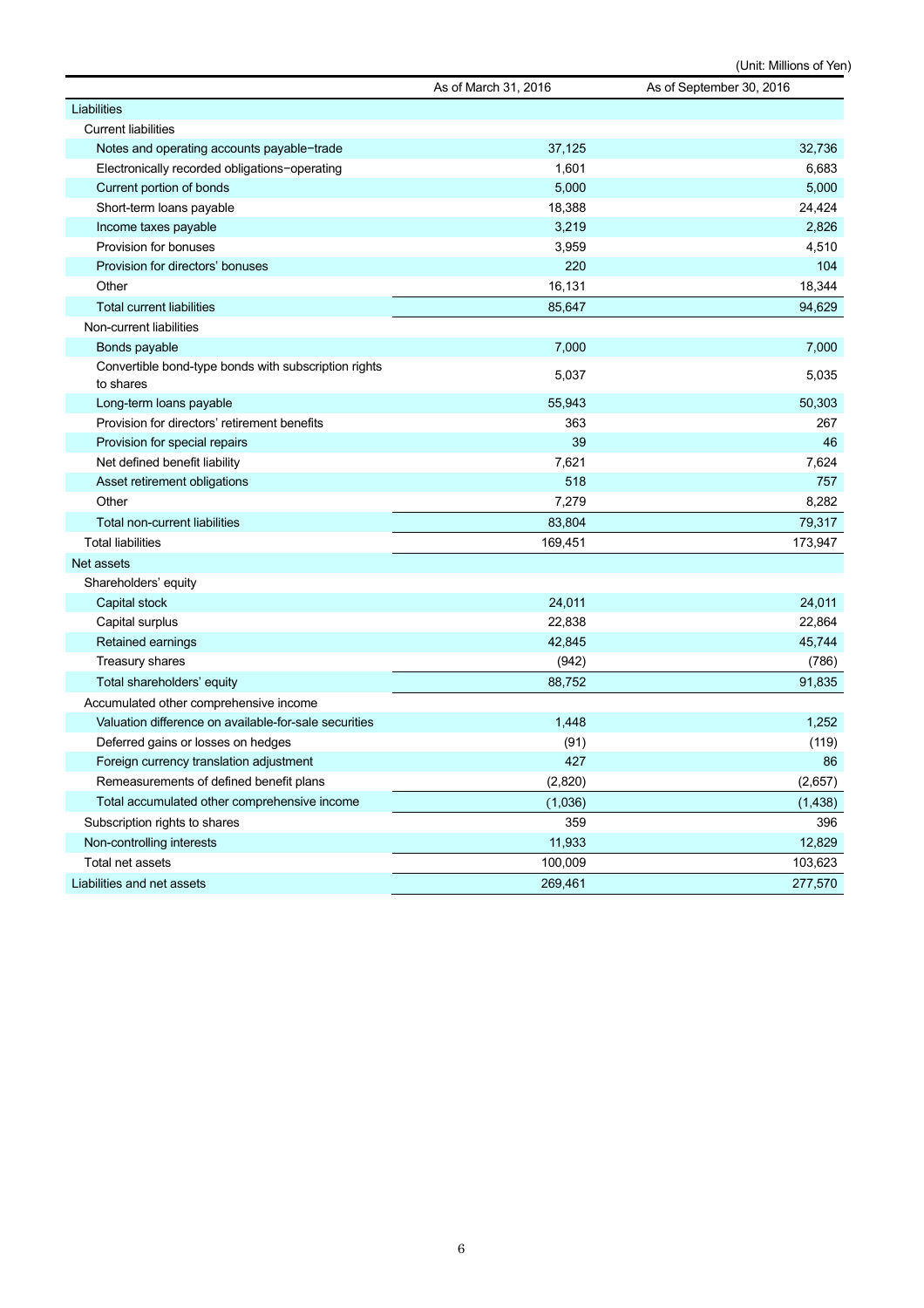# **(2) Consolidated statements of (comprehensive) income**

(Consolidated statements of income)

(For the six months ended September 30, 2015 and 2016)

|                                                                       |                                                                              | (Unit: Millions of Yen)                                                      |
|-----------------------------------------------------------------------|------------------------------------------------------------------------------|------------------------------------------------------------------------------|
|                                                                       | Six months ended<br>September 30, 2015<br>(April 1, 2015–September 30, 2015) | Six months ended<br>September 30, 2016<br>(April 1, 2016–September 30, 2016) |
| Operating revenue                                                     | 215,232                                                                      | 224,521                                                                      |
| Operating cost                                                        | 191,875                                                                      | 199,642                                                                      |
| Operating gross profit                                                | 23,356                                                                       | 24,879                                                                       |
| Selling, general and administrative expenses                          | 15,090                                                                       | 16,003                                                                       |
| Operating income                                                      | 8,266                                                                        | 8,875                                                                        |
| Non-operating income                                                  |                                                                              |                                                                              |
| Interest income                                                       | 102                                                                          | 61                                                                           |
| Dividend income                                                       | 71                                                                           | 81                                                                           |
| Other                                                                 | 352                                                                          | 597                                                                          |
| Total non-operating income                                            | 526                                                                          | 739                                                                          |
| Non-operating expenses                                                |                                                                              |                                                                              |
| Interest expenses                                                     | 585                                                                          | 499                                                                          |
| Other                                                                 | 300                                                                          | 374                                                                          |
| Total non-operating expenses                                          | 885                                                                          | 873                                                                          |
| Ordinary income                                                       | 7,906                                                                        | 8,741                                                                        |
| Extraordinary income                                                  |                                                                              |                                                                              |
| Gain on sales of non-current assets                                   | 257                                                                          | 186                                                                          |
| Total extraordinary income                                            | 257                                                                          | 186                                                                          |
| <b>Extraordinary losses</b>                                           |                                                                              |                                                                              |
| Expenses related to commemorative works for<br>centennial anniversary | 31                                                                           | 133                                                                          |
| Loss on disaster                                                      |                                                                              | 88                                                                           |
| Loss on retirement of non-current assets                              | 52                                                                           | 51                                                                           |
| Loss on cancellation of leases                                        | 115                                                                          |                                                                              |
| Loss on sales of non-current assets                                   | 54                                                                           |                                                                              |
| Cancel penalty                                                        | 35                                                                           |                                                                              |
| Loss on sales of shares of subsidiaries and<br>associates             | 32                                                                           |                                                                              |
| Total extraordinary losses                                            | 322                                                                          | 273                                                                          |
| Profit before income taxes                                            | 7,841                                                                        | 8,654                                                                        |
| Income taxes-current                                                  | 1,959                                                                        | 2,658                                                                        |
| Income taxes-deferred                                                 | 663                                                                          | 469                                                                          |
| Total income taxes                                                    | 2,623                                                                        | 3,128                                                                        |
| Profit                                                                | 5,217                                                                        | 5,526                                                                        |
| Profit attributable to non-controlling interests                      | 893                                                                          | 1,055                                                                        |
| Profit attributable to owners of parent                               | 4,324                                                                        | 4,471                                                                        |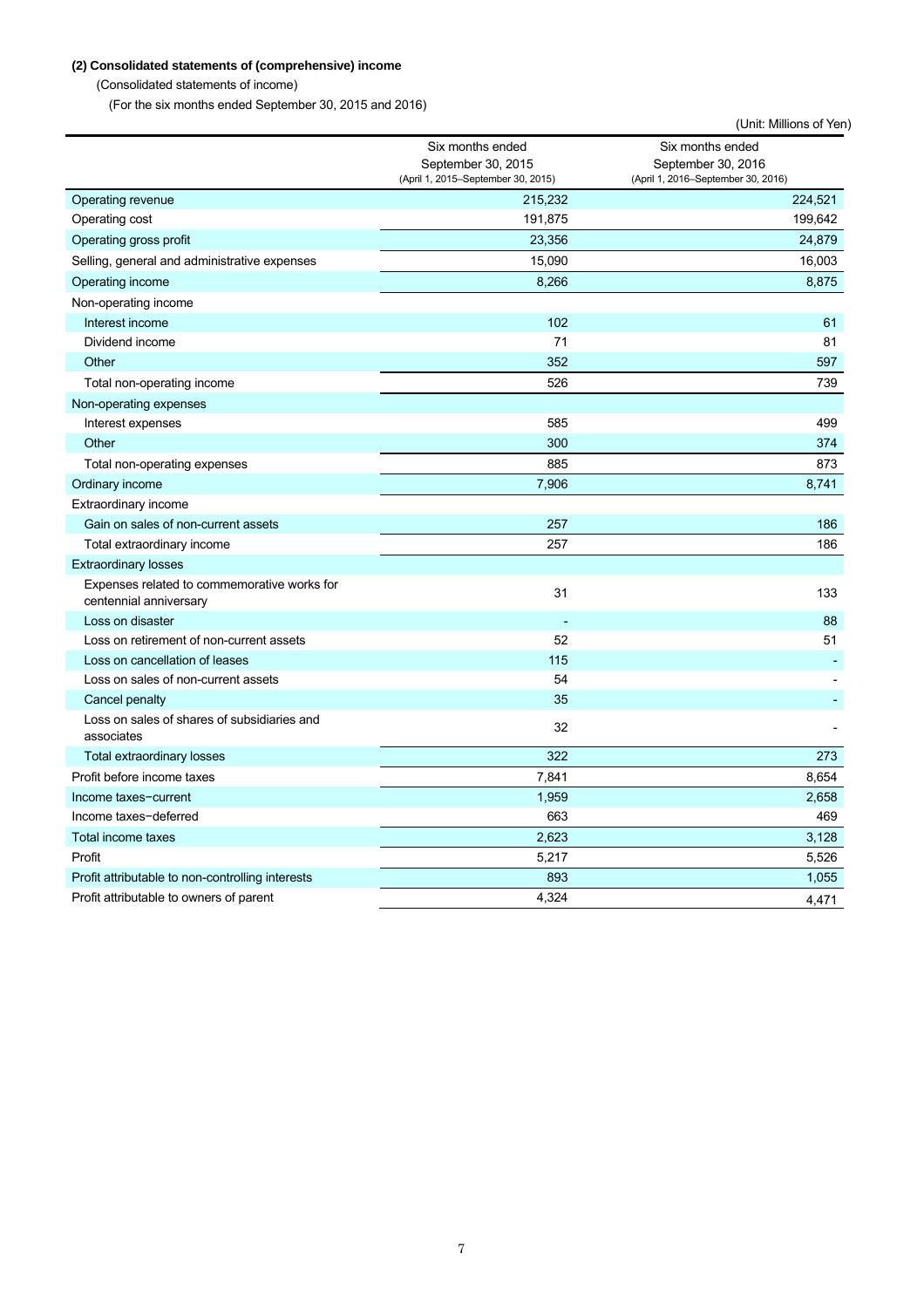# (Consolidated statements of comprehensive income)

(For the six months ended September 30, 2015 and 2016)

|                                                                   |                                                                              | (Unit: Millions of Yen)                                                      |       |
|-------------------------------------------------------------------|------------------------------------------------------------------------------|------------------------------------------------------------------------------|-------|
|                                                                   | Six months ended<br>September 30, 2015<br>(April 1, 2015–September 30, 2015) | Six months ended<br>September 30, 2016<br>(April 1, 2016–September 30, 2016) |       |
| Profit                                                            | 5,217                                                                        |                                                                              | 5,526 |
| Other comprehensive income                                        |                                                                              |                                                                              |       |
| Valuation difference on available-for-sale securities             | (230)                                                                        |                                                                              | (117) |
| Deferred gains or losses on hedges                                | (30)                                                                         |                                                                              | (31)  |
| Foreign currency translation adjustment                           | 50                                                                           |                                                                              | (448) |
| Remeasurements of defined benefit plans, net of tax               | 116                                                                          |                                                                              | 165   |
| Total other comprehensive income                                  | (93)                                                                         |                                                                              | (431) |
| Comprehensive income                                              | 5,124                                                                        |                                                                              | 5,094 |
| Comprehensive income attributable to                              |                                                                              |                                                                              |       |
| Comprehensive income attributable to owners of<br>parent          | 4,278                                                                        |                                                                              | 4,069 |
| Comprehensive income attributable to<br>non-controlling interests | 845                                                                          |                                                                              | 1,025 |